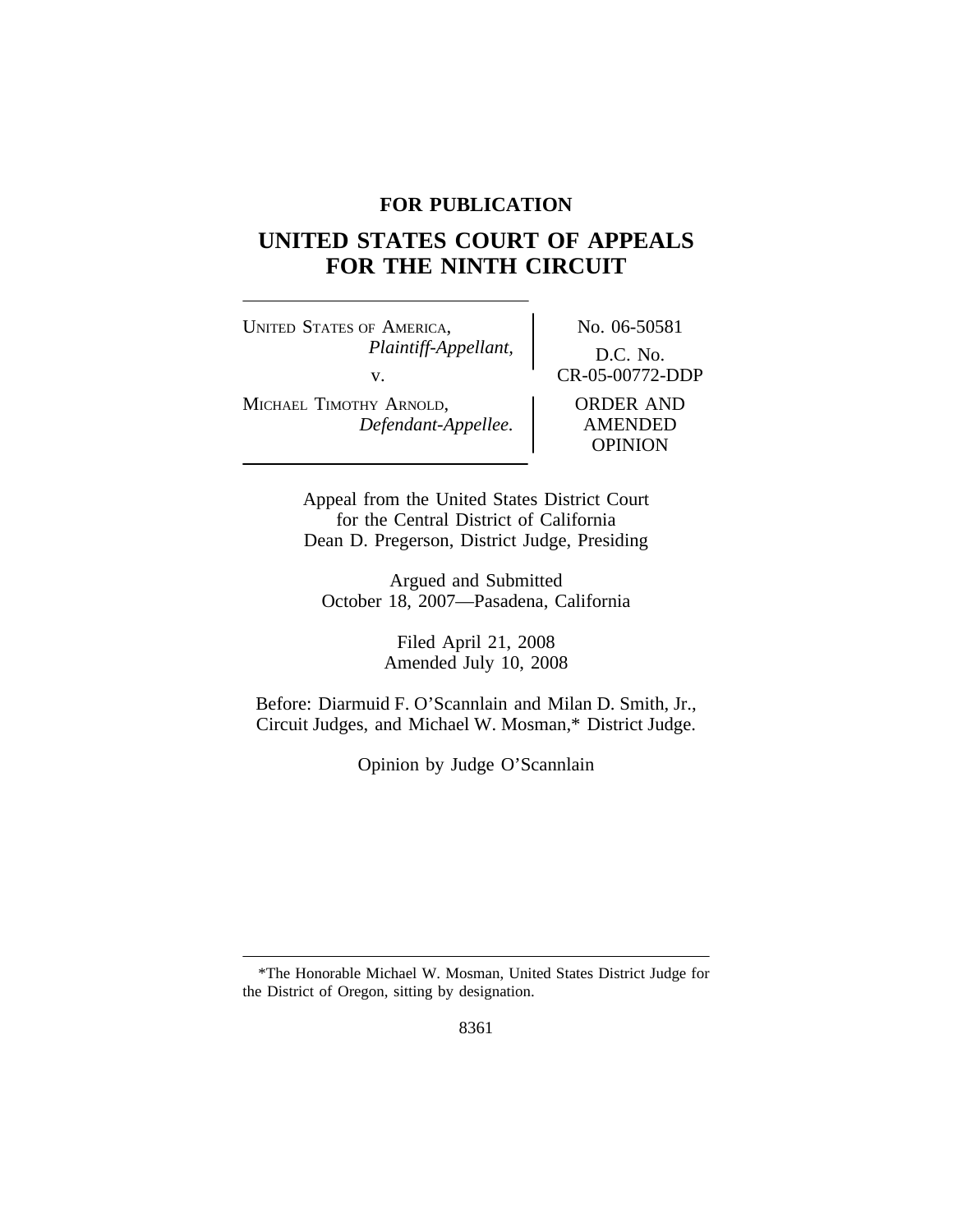#### **COUNSEL**

Steve Kim, Assistant United States Attorney, Criminal Appeals Section, Los Angeles, California, argued the cause for the plaintiff-appellant and filed briefs; George S. Cardona, United States Attorney, and Thomas P. O'Brien, Assistant United States Attorney, Chief, Criminal Division, Los Angeles, California, were on the briefs.

Marilyn E. Bednarski, Kaye, McLane, & Bednarski, LLP, Pasadena, California, argued the cause for the defendantappellee and filed a brief; Kevin Lahue, Kaye, McLane, & Bednarski, LLP, Pasadena, California, was on the brief.

#### **ORDER**

The opinion filed April 21, 2008, is amended as follows:

1. At 523 F.3d 941, 946 n.1 (9th Cir. 2008), in the first sentence replace "incoming" with "outgoing."

With the foregoing amendment, the panel has unanimously voted to deny the petition for rehearing. Judge O'Scannlain and Judge M. Smith, Jr., vote to deny the petition for rehearing en banc and Judge Mosman so recommends. The full court has been advised of the petition for rehearing en banc and no active judge has requested a vote on whether to rehear the matter en banc. Fed. R. App. P. 35.

The petition for rehearing and the petition for rehearing en banc are DENIED. Further petitions for rehearing or rehearing en banc may not be filed.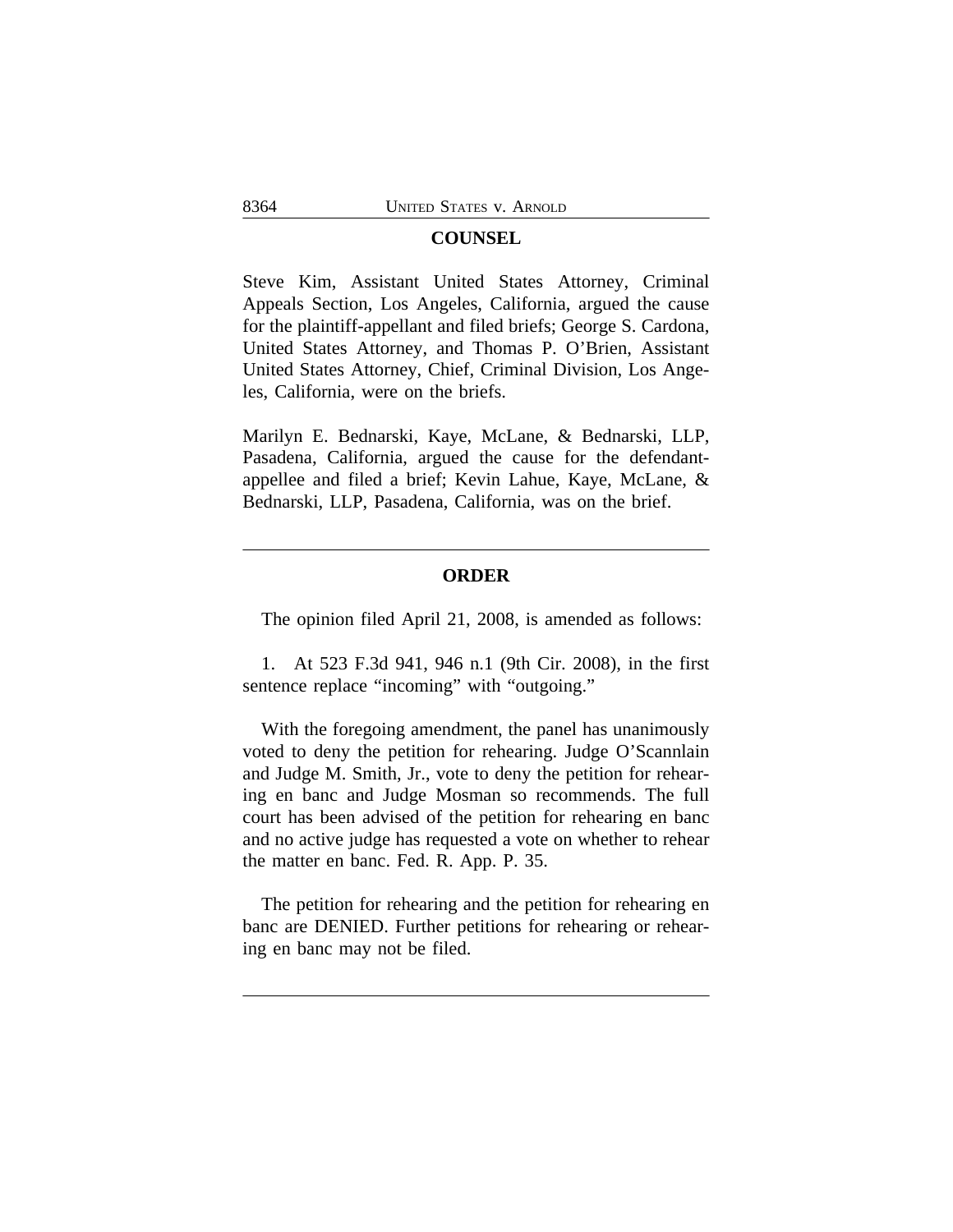#### **OPINION**

#### O'SCANNLAIN, Circuit Judge:

We must decide whether customs officers at Los Angeles International Airport may examine the electronic contents of a passenger's laptop computer without reasonable suspicion.

I

On July 17, 2005, forty-three-year-old Michael Arnold arrived at Los Angeles International Airport ("LAX") after a nearly twenty-hour flight from the Philippines. After retrieving his luggage from the baggage claim, Arnold proceeded to customs. U.S. Customs and Border Patrol ("CBP") Officer Laura Peng first saw Arnold while he was in line waiting to go through the checkpoint and selected him for secondary questioning. She asked Arnold where he had traveled, the purpose of his travel, and the length of his trip. Arnold stated that he had been on vacation for three weeks visiting friends in the Philippines.

Peng then inspected Arnold's luggage, which contained his laptop computer, a separate hard drive, a computer memory stick (also called a flash drive or USB drive), and six compact discs. Peng instructed Arnold to turn on the computer so she could see if it was functioning. While the computer was booting up, Peng turned it over to her colleague, CBP Officer John Roberts, and continued to inspect Arnold's luggage.

When the computer had booted up, its desktop displayed numerous icons and folders. Two folders were entitled "Kodak Pictures" and one was entitled "Kodak Memories." Peng and Roberts clicked on the Kodak folders, opened the files, and viewed the photos on Arnold's computer including one that depicted two nude women. Roberts called in supervisors, who in turn called in special agents with the United States Department of Homeland Security, Immigration and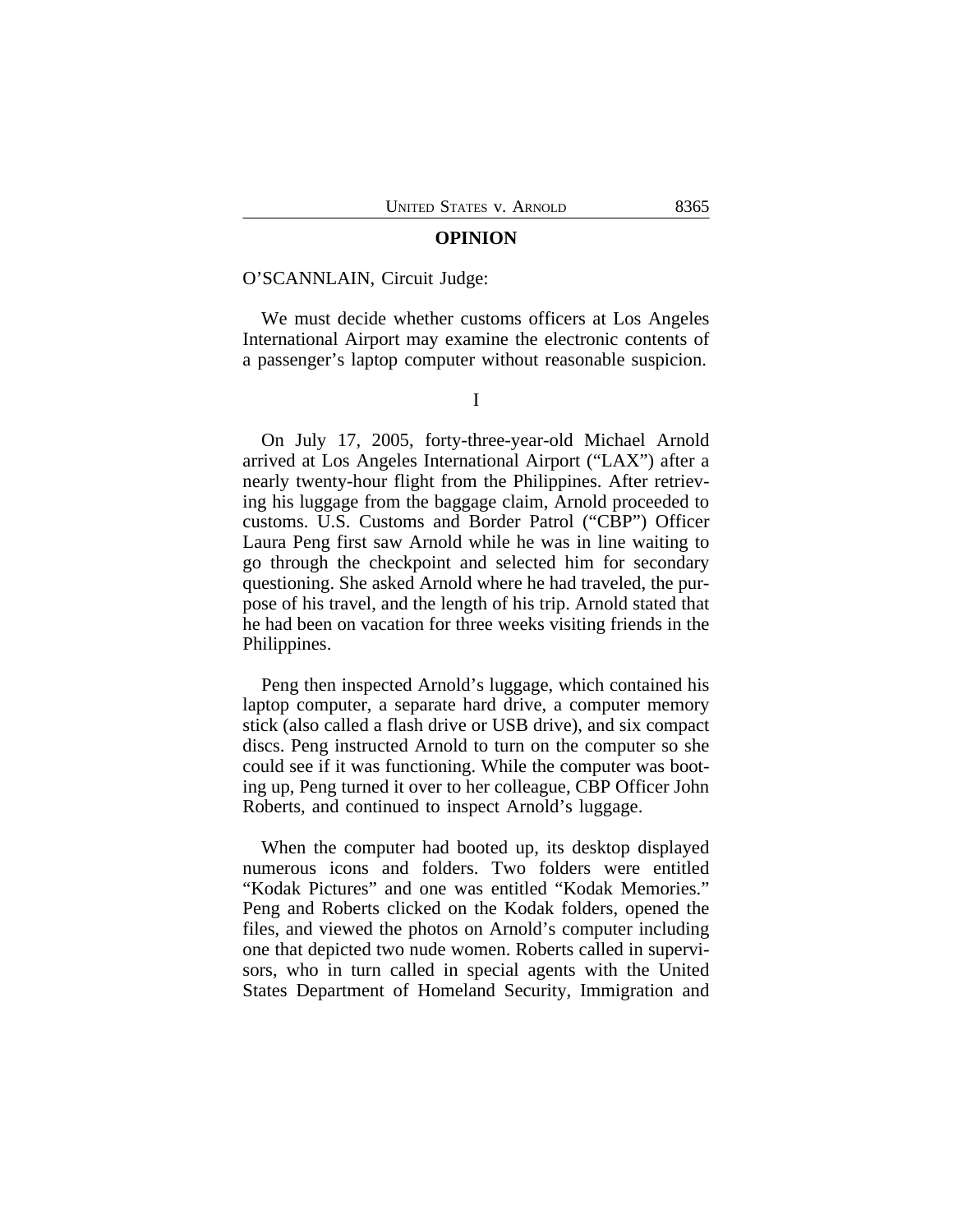Customs Enforcement ("ICE"). The ICE agents questioned Arnold about the contents of his computer and detained him for several hours. They examined the computer equipment and found numerous images depicting what they believed to be child pornography. The officers seized the computer and storage devices but released Arnold. Two weeks later, federal agents obtained a warrant.

A grand jury charged Arnold with: (1) "knowingly transport[ing] child pornography, as defined in [18 U.S.C.  $\S 2256(8)(A)$ , in interstate and foreign commerce, by any means, including by computer, knowing that the images were child pornography"; (2) "knowingly possess[ing] a computer hard drive and compact discs which both contained more than one image of child pornography, as defined in [18 U.S.C. § 2256(8)(A)], that had been shipped and transported in interstate and foreign commerce by any means, including by computer, knowing that the images were child pornography"; and (3) "knowingly and intentionally travel[ing] in foreign commerce and attempt[ing] to engage in illicit sexual conduct, as defined in [18 U.S.C. § 2423(f)], in a foreign place, namely, the Philippines, with a person under 18 years of age, in violation of [18 U.S.C. § 2423(c)]."

Arnold filed a motion to suppress arguing that the government conducted the search without reasonable suspicion. The government countered that: (1) reasonable suspicion was not required under the Fourth Amendment because of the bordersearch doctrine; and (2) if reasonable suspicion were necessary, that it was present in this case.

The district court granted Arnold's motion to suppress finding that: (1) reasonable suspicion was indeed necessary to search the laptop; and (2) the government had failed to meet the burden of showing that the CBP officers had reasonable suspicion to search.

The government timely appealed the district court's order granting the motion to suppress.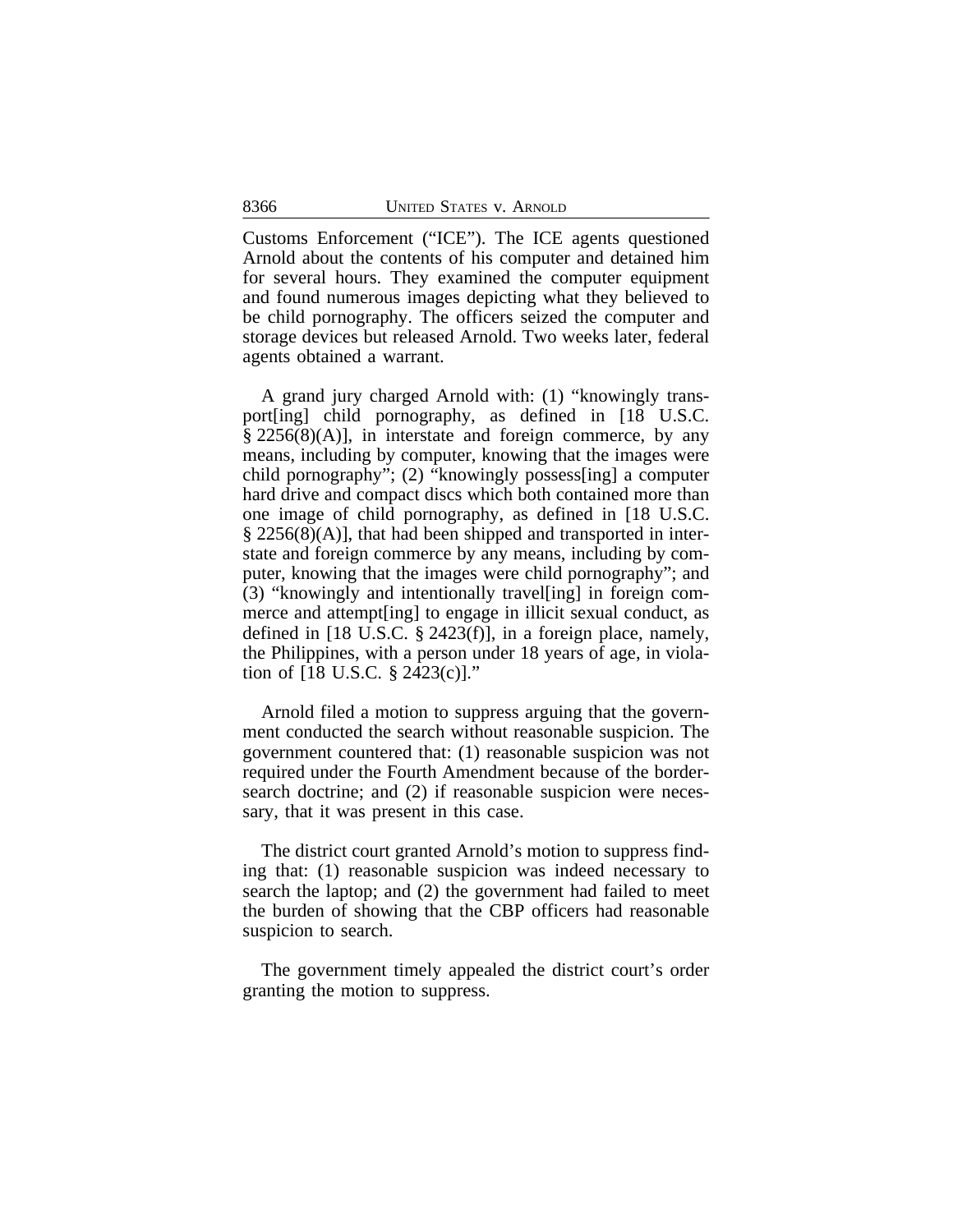Arnold argues that the district court was correct in concluding that reasonable suspicion was required to search his laptop at the border because it is distinguishable from other containers of documents based on its ability to store greater amounts of information and its unique role in modern life.

Arnold argues that "laptop computers are fundamentally different from traditional closed containers," and analogizes them to "homes" and the "human mind." Arnold's analogy of a laptop to a home is based on his conclusion that a laptop's capacity allows for the storage of personal documents in an amount equivalent to that stored in one's home. He argues that a laptop is like the "human mind" because of its ability to record ideas, e-mail, internet chats and web-surfing habits.

Lastly, Arnold argues that application of First Amendment principles requires us to rule contrary to the Fourth Circuit in *United States v. Ickes*, 393 F.3d 501, 506-08 (4th Cir. 2005) (rejecting the argument based on the First Amendment that a higher level of suspicion is needed for searches of "expressive material"), and to promulgate a reasonable suspicion requirement for border searches where the risk is high that expressive material will be exposed.

#### III

#### A

**[1]** The Fourth Amendment states that "[t]he right of the people to be secure in their persons, houses, papers, and effects, against unreasonable searches and seizures, shall not be violated . . . ." U.S. Const. amend. IV. Searches of international passengers at American airports are considered border searches because they occur at the "functional equivalent of a border." *Almeida-Sanchez v. United States*, 413 U.S. 266, 273 (1973) ("For . . . example, a search of the passengers and

### II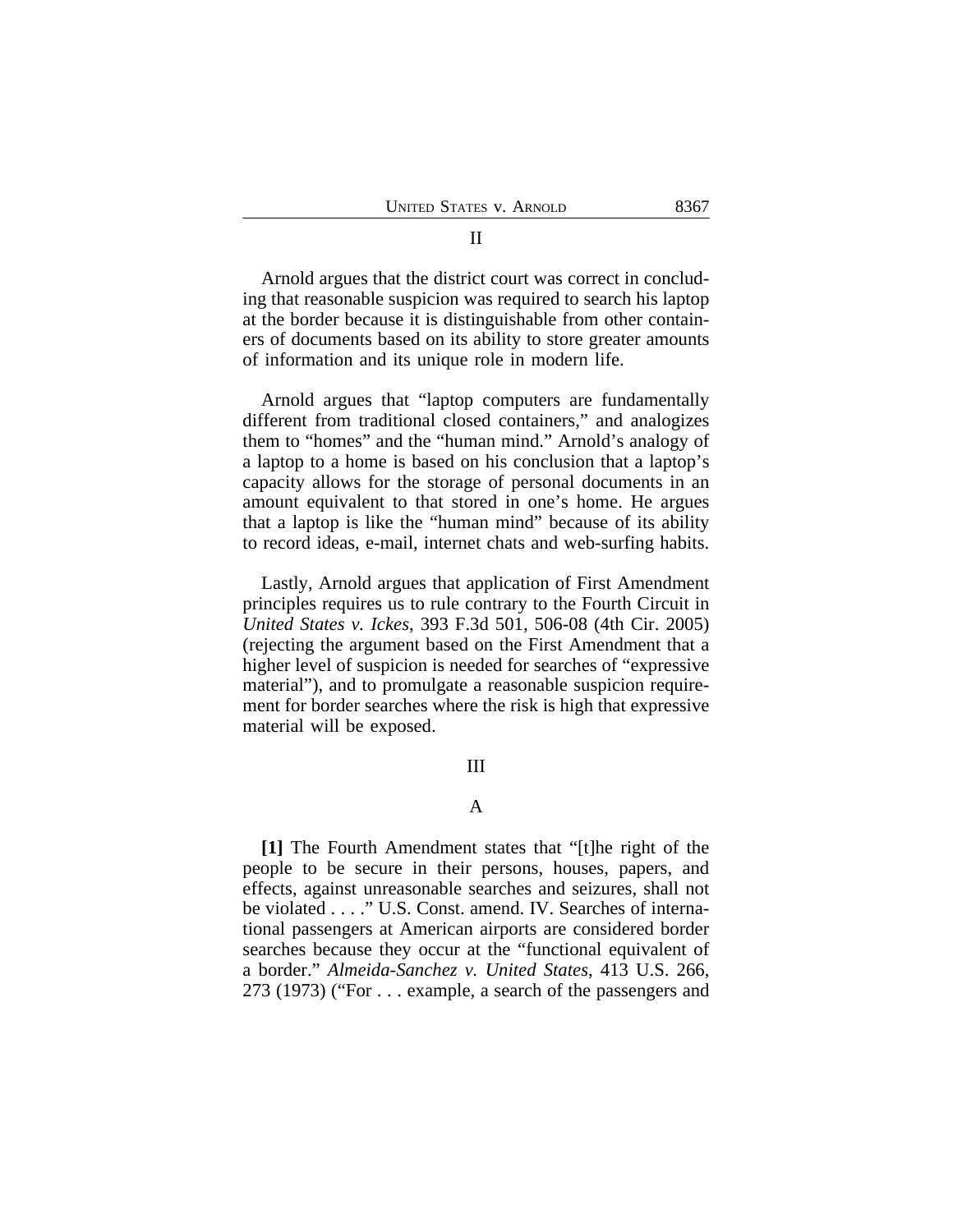cargo of an airplane arriving at a St. Louis airport after a nonstop flight from Mexico City would clearly be the functional equivalent of a border search."). "It is axiomatic that the United States, as sovereign, has the inherent authority to protect, and a paramount interest in protecting, its territorial integrity." *United States v. Flores-Montano*, 541 U.S. 149, 153 (2004). Generally, "searches made at the border . . . are reasonable simply by virtue of the fact that they occur at the border . . . ." *United States v. Ramsey*, 431 U.S. 606, 616 (1977).

**[2]** The Supreme Court has stated that:

The authority of the United States to search the baggage of arriving international travelers is based on its inherent sovereign authority to protect its territorial integrity. By reason of that authority, it is entitled to require that whoever seeks entry must establish the right to enter and to bring into the country whatever he may carry.

*Torres v. Puerto Rico*, 442 U.S. 465, 472-73 (1979). In other words, the "Government's interest in preventing the entry of unwanted persons and effects is at its zenith at the international border." *Flores-Montano*, 541 U.S. at 152. Therefore, "[t]he luggage carried by a traveler entering the country may be searched at random by a customs officer . . . no matter how great the traveler's desire to conceal the contents may be." *United States v. Ross*, 456 U.S. 798, 823 (1982). Furthermore, "a traveler who carries a toothbrush and a few articles of clothing in a paper bag or knotted scarf [may] claim an equal right to conceal his possessions from official inspection as the sophisticated executive with the locked attaché case." *Id.* at 822.

B

**[3]** Courts have long held that searches of closed containers and their contents can be conducted at the border without par-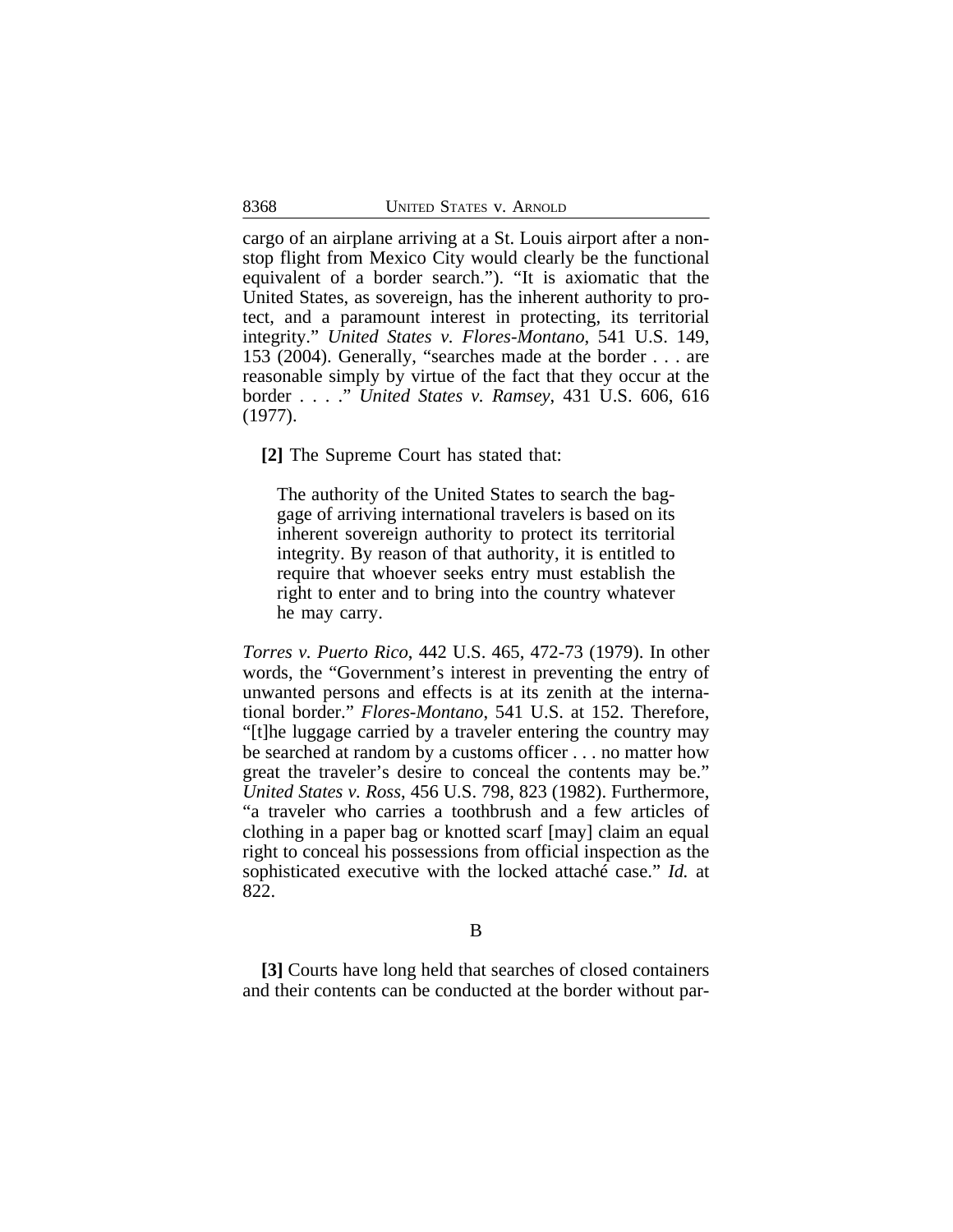UNITED STATES V. ARNOLD 8369

ticularized suspicion under the Fourth Amendment. Searches of the following specific items have been upheld without particularized suspicion: (1) the contents of a traveler's briefcase and luggage, *United States v. Tsai,* 282 F.3d 690, 696 (9th Cir. 2002); (2) a traveler's "purse, wallet, or pockets," *Henderson v. United States*, 390 F.2d 805, 808 (9th Cir. 1967); (3) papers found in containers such as pockets, see *United States v. Grayson*, 597 F.2d 1225, 1228-29 (9th Cir. 1979) (allowing search without particularized suspicion of papers found in a shirt pocket); and (4) pictures, films and other graphic materials. *See United States v. Thirty-Seven Photographs*, 402 U.S. 363, 376 (1971); *see also 12,200-Ft. Reels of Super 8MM. Film*, 413 U.S. 123, 124-25 (1973) ("Import restrictions and searches of persons or packages at the national borders rest on different considerations and different rules of constitutional law from domestic regulations.").

Nevertheless, the Supreme Court has drawn some limits on the border search power. Specifically, the Supreme Court has held that reasonable suspicion is required to search a traveler's "alimentary canal," *United States v. Montoya de Hernandez*, 473 U.S. 531, 541 (1985), because " '[t]he interests in human dignity and privacy which the Fourth Amendment protects forbid any such intrusion [beyond the body's surface] on the mere chance that desired evidence might be obtained.' " *Id.* at 540 n.3 (quoting *Schmerber v. California*, 384 U.S. 757, 769 (1966)). However, it has expressly declined to decide "what level of suspicion, *if any*, is required for nonroutine border searches such as strip, body cavity, or involuntary x-ray searches." *Id.* at 541 n.4 (emphasis added). Furthermore, the Supreme Court has rejected creating a balancing test based on a "routine" and "nonroutine" search framework, and has treated the terms as purely descriptive. *See United States v. Cortez-Rocha*, 394 F.3d 1115, 1122 (9th Cir. 2005).

**[4]** Other than when "intrusive searches of *the person*" are at issue, *Flores-Montano*, 541 U.S. at 152 (emphasis added),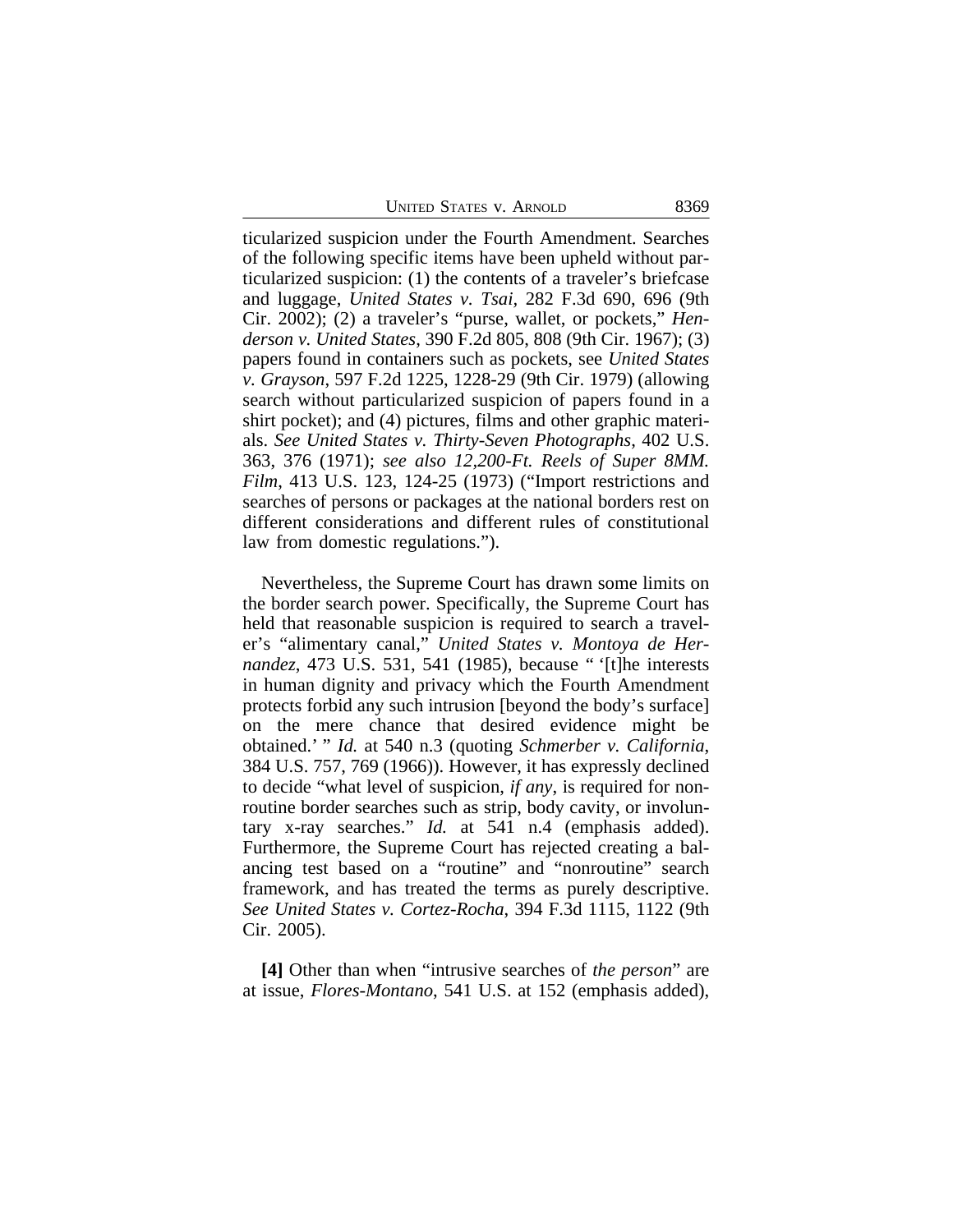the Supreme Court has held open the possibility, "that some searches of *property* are so destructive as to require" particularized suspicion. *Id*. at 155-56 (emphasis added) (holding that complete disassembly and reassembly of a car gas tank did not require particularized suspicion). Indeed, the Supreme Court has left open the question of " 'whether, and under what circumstances, a border search might be deemed 'unreasonable' because of the particularly offensive manner in which it is carried out.' " *Id*. at 155 n.2 (quoting *Ramsey*, 431 U.S. at 618 n.13).

 $\overline{C}$ 

In any event, the district court's holding that particularized suspicion is required to search a laptop, based on cases involving the search of the person, was erroneous. Its reliance on such cases as *United States v. Vance*, 62 F.3d 1152, 1156 (9th Cir. 1995) (holding that "[a]s the search becomes more intrusive, more suspicion is needed" in the context of a search of the human body), to support its use of a sliding intrusiveness scale to determine when reasonable suspicion is needed to search property at the border is misplaced. *United States v. Arnold*, 454 F. Supp. 2d 999, 1002-04 (C.D. Cal. 2006).

**[5]** The Supreme Court has stated that "[c]omplex balancing tests to determine what is a 'routine' search of a vehicle, as opposed to a more 'intrusive' search of a person, have no place in border searches of vehicles." *Flores-Montano*, 541 U.S. at 152. Arnold argues that the district court was correct to apply an intrusiveness analysis to a laptop search despite the Supreme Court's holding in *Flores-Montano*, by distinguishing between one's privacy interest in a vehicle compared to a laptop. However, this attempt to distinguish *Flores-Montano* is off the mark. The Supreme Court's analysis determining what protection to give a vehicle was not based on the unique characteristics of vehicles with respect to other property, but was based on the fact that a vehicle, as a piece of property, simply does not implicate the same "dignity and pri-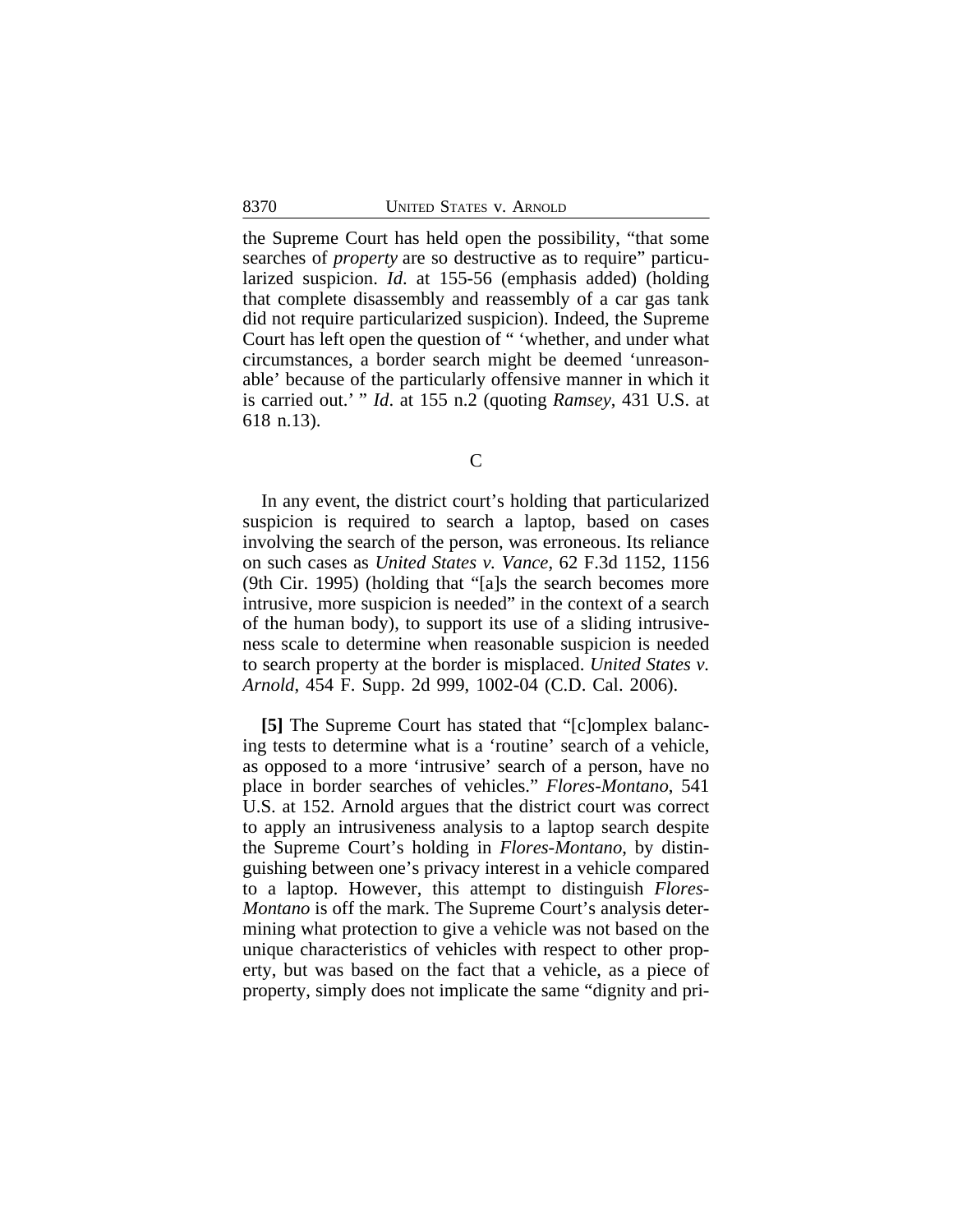vacy" concerns as "highly intrusive searches of the person." *Flores-Montano*, 541 U.S. at 152.

**[6]** Furthermore, we have expressly repudiated this type of "least restrictive means test" in the border search context. *See Cortez-Rocha*, 394 F.3d at 1123 (refusing to fashion a "least restrictive means test for border control vehicular searches, and . . . refus[ing] to tie the hands of border control inspectors in such a fashion"). Moreover, in both *United States v. Chaudhry*, 424 F.3d 1051, 1054 (9th Cir. 2005) (finding the distinction between "routine" and "non-routine" inapplicable to searches of property) and *Cortez-Rocha*, 394 F.3d at 1122- 23, we have recognized that *Flores-Montano* rejected our prior approach of using an intrusiveness analysis to determine the reasonableness of property searches at the international border.

**[7]** Therefore, we are satisfied that reasonable suspicion is not needed for customs officials to search a laptop or other personal electronic storage devices at the border.**<sup>1</sup>**

#### IV

While the Supreme Court left open the possibility of requiring reasonable suspicion for certain border searches of property in *Flores-Montano*, 541 U.S. at 155-56, the district court did not base its holding on the two narrow grounds left open by the Supreme Court in that case.

Arnold has never claimed that the government's search of his laptop damaged it in any way; therefore, we need not con-

<sup>&</sup>lt;sup>1</sup>We recently issued an opinion on a separate issue of whether reasonable suspicion is required to search outgoing international correspondence; however, this opinion has since been withdrawn and the case has been reheard by an en banc panel of this court that has yet to issue a decision. *United States v. Seljan*, 497 F.3d 1035 (9th Cir. 2007), *withdrawn by* 512 F.3d 1203 (9th Cir. 2008) (ordering rehearing en banc).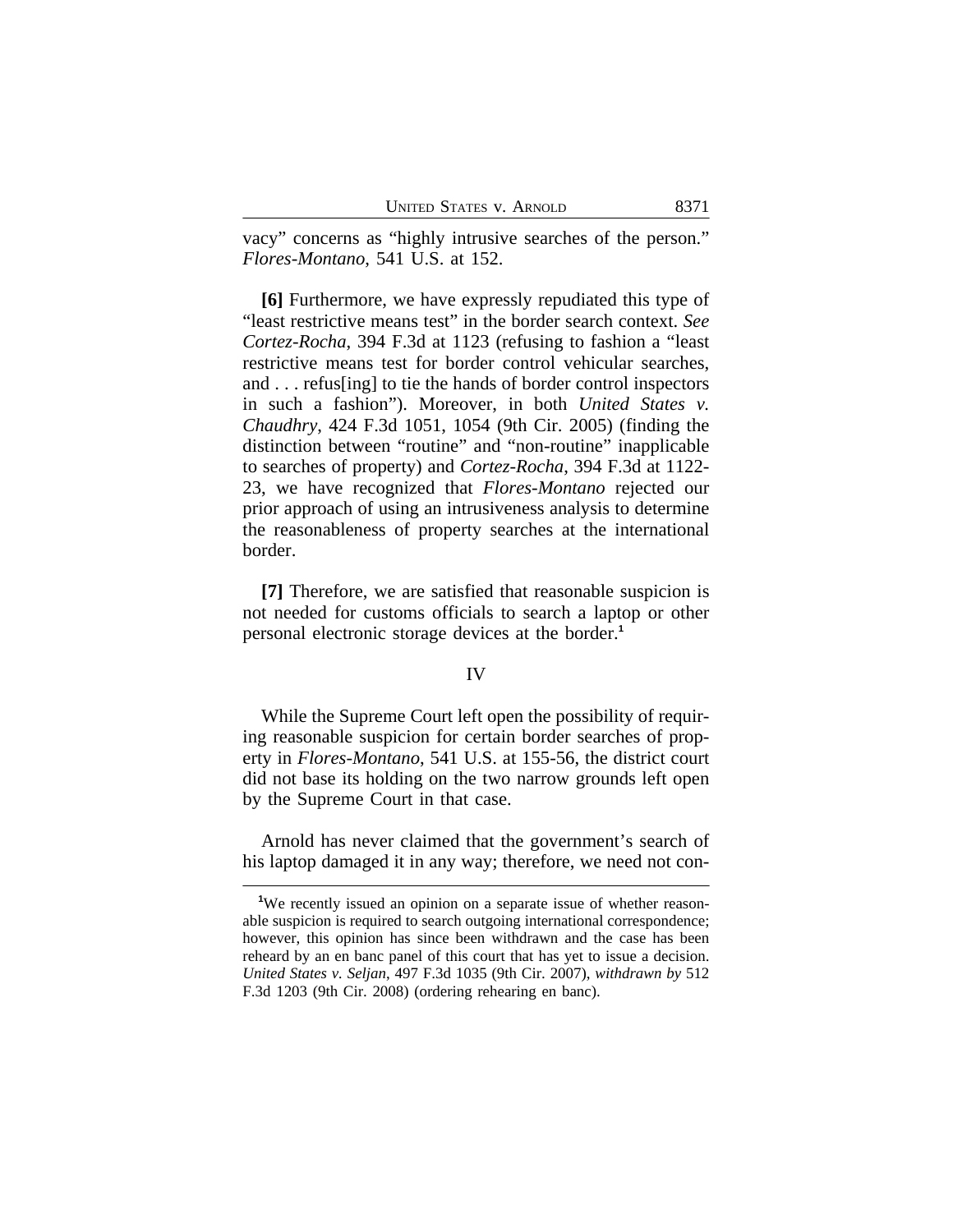sider whether "exceptional damage to property" applies. Arnold does raise the "particularly offensive manner" exception to the government's broad border search powers.**<sup>2</sup>** But, there is nothing in the record to indicate that the manner in which the CBP officers conducted the search was "particularly offensive" in comparison with other lawful border searches. According to Arnold, the CBP officers simply "had me boot [the laptop] up, and looked at what I had inside . . . ."

**[8]** Whatever "particularly offensive manner" might mean, this search certainly does not meet that test. Arnold has failed to distinguish how the search of his laptop and its electronic contents is logically any different from the suspicionless border searches of travelers' luggage that the Supreme Court and we have allowed. *See Ross*, 456 U.S. at 823; *see also Vance*, 62 F.3d at 1156 ("In a border search, a person is subject to search of luggage, contents of pockets and purse without any suspicion at all.").

**[9]** With respect to these searches, the Supreme Court has refused to draw distinctions between containers of information and contraband with respect to their quality or nature for purposes of determining the appropriate level of Fourth Amendment protection. Arnold's analogy to a search of a home based on a laptop's storage capacity is without merit. The Supreme Court has expressly rejected applying the

**<sup>2</sup>**Notwithstanding the government's objection, we can decide this issue because the "particularly offensive manner" exception can be found in *Flores-Montano*, which was presented to the district court by the parties, and "the matter [of what the Fourth Amendment requires] was fairly before the [district court]" and, in any event, it is a question of law. *See Nelson v. Adams USA, Inc.*, 529 U.S. 460, 469-70 (2000); *see also Ballaris v. Wacker Siltronic Corp.*, 370 F.3d 901, 908 (9th Cir. 2004) ("Once a federal claim is properly presented, a party can make any argument in support of that claim; parties are not limited to the precise argument they made below.... Where ... the question presented is one of law, we consider it in light of all relevant authority, regardless of whether such authority was properly presented in the district court." (citations and quotation marks omitted)).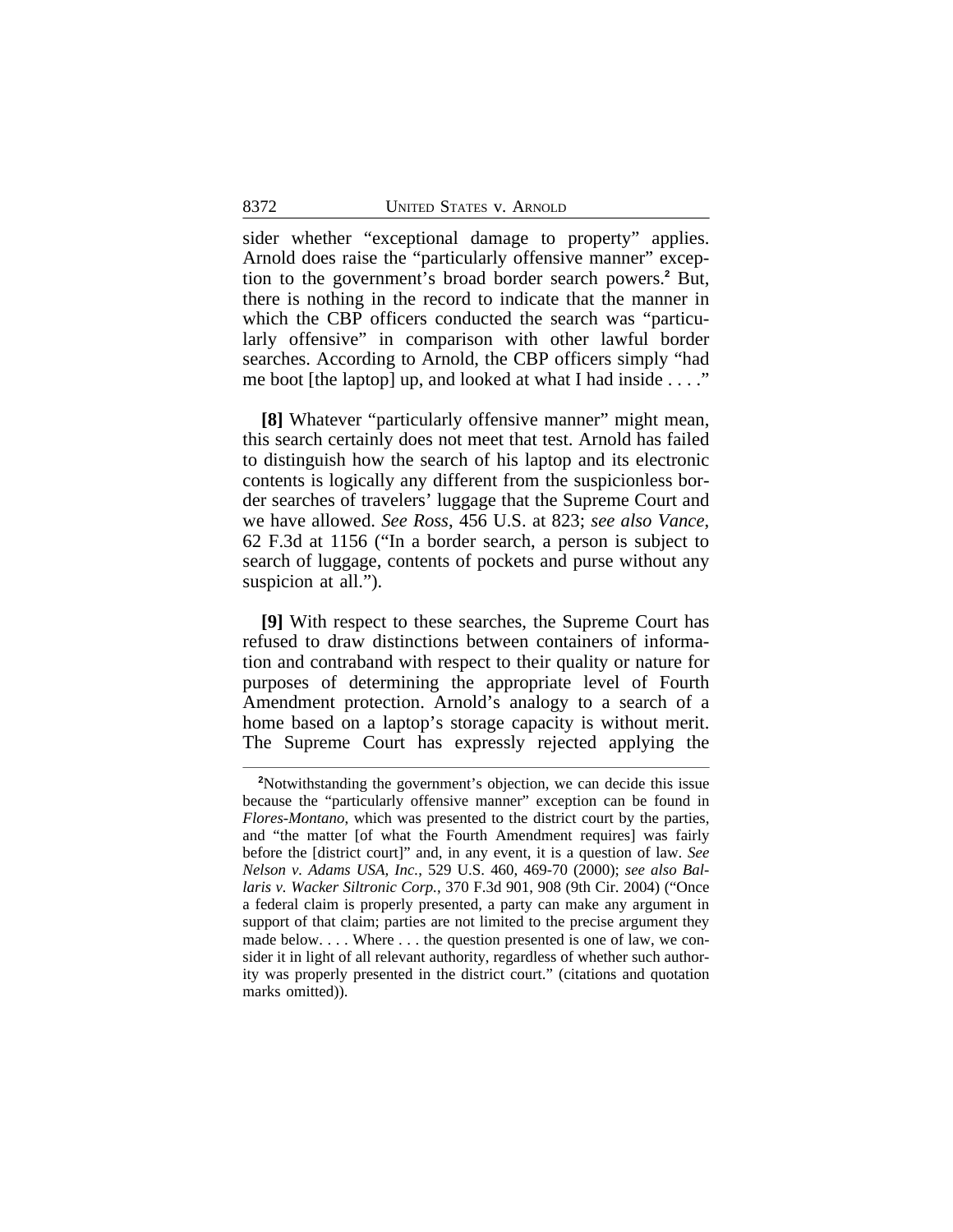Fourth Amendment protections afforded to homes to property which is "*capable of functioning as a home*" simply due to its size, or, distinguishing between " 'worthy and 'unworthy' containers." *California v. Carney*, 471 U.S. 386, 393-94 (1985).

In *Carney*, the Supreme Court rejected the argument that evidence obtained from a warrantless search of a mobile home should be suppressed because it was "*capable of functioning as a home*." *Id*. at 387-88, 393-94. The Supreme Court refused to treat a mobile home differently from other vehicles just because it could be used as a home. *Id.* at 394-95. The two main reasons that the Court gave in support of its holding, were: (1) that a mobile home is "readily movable," and (2) that "the expectation [of privacy] with respect to one's automobile is significantly less than that relating to one's home or office." *Id.* at 391 (quotation marks omitted).

**[10]** Here, beyond the simple fact that one cannot live in a laptop, *Carney* militates against the proposition that a laptop is a home. First, as Arnold himself admits, a laptop goes with the person, and, therefore is "readily mobile." *Carney*, 471 U.S. at 391. Second, one's "expectation of privacy [at the border] . . . is significantly less than that relating to one's home or office." *Id.*

Moreover, case law does not support a finding that a search which occurs in an otherwise ordinary manner, is "particularly offensive" simply due to the storage capacity of the object being searched. *See California v. Acevedo*, 500 U.S. 565, 576 (1991) (refusing to find that "looking inside a closed container" when already properly searching a car was unreasonable when the Court had previously found "destroying the interior of an automobile" to be reasonable in *Carroll v. United States*, 267 U.S. 132 (1925)).

**[11]** Because there is no basis in the record to support the contention that the manner in which the search occurred was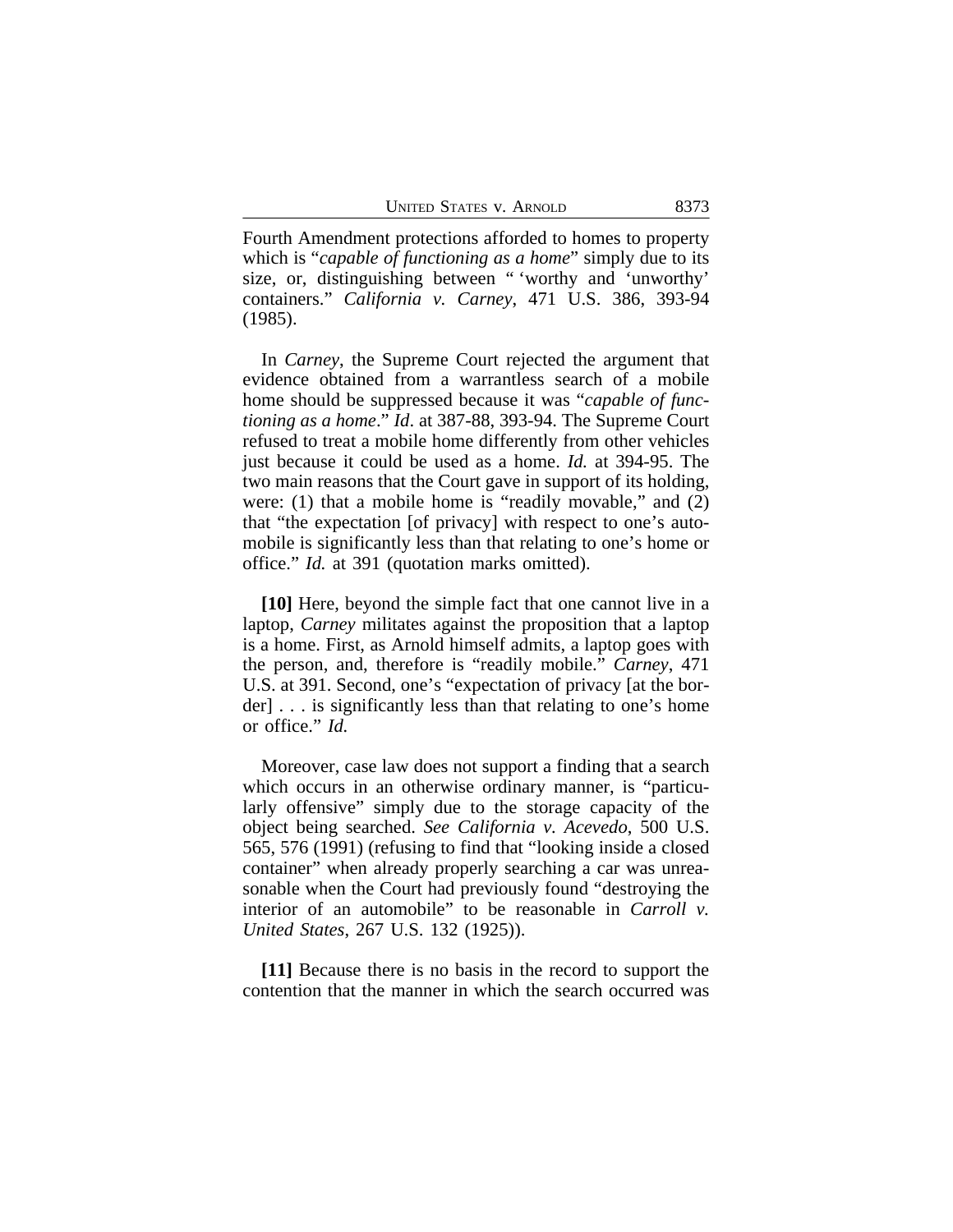"particularly offensive" in light of other searches allowed by the Supreme Court and our precedents, the district court's judgment cannot be sustained.

V

Finally, despite Arnold's arguments to the contrary we are unpersuaded that we should create a split with the Fourth Circuit's decision in *Ickes*. In that case, the defendant was stopped by Customs agents as he attempted to drive his van from Canada into the United States. 393 F.3d at 502. Upon a "cursory search" of defendant's van, the inspecting agent discovered a video camera containing a tape of a tennis match which "focused excessively on a young ball boy." *Id*. This prompted a more thorough examination of the vehicle, which uncovered several photograph albums depicting provocatively-posed prepubescent boys, most nude or seminude. *Id.* at 503.

The Fourth Circuit held that the warrantless search of defendant's van was permissible under the border search doctrine. The court refused to carve out a First Amendment exception to that doctrine because such a rule would: (1) protect terrorist communications "which are inherently 'expressive' "; (2) create an unworkable standard for government agents who "would have to decide—on their feet—which expressive material is covered by the First Amendment"; and (3) contravene the weight of Supreme Court precedent refusing to subject government action to greater scrutiny with respect to the Fourth Amendment when an alleged First Amendment interest is also at stake. *See id.* at 506-08 (citing *New York v. P.J. Video*, 475 U.S. 868, 874 (1986) (refusing to require a higher standard of probable cause for warrant applications when expressive material is involved)).

We are persuaded by the analysis of our sister circuit and will follow the reasoning of *Ickes* in this case.